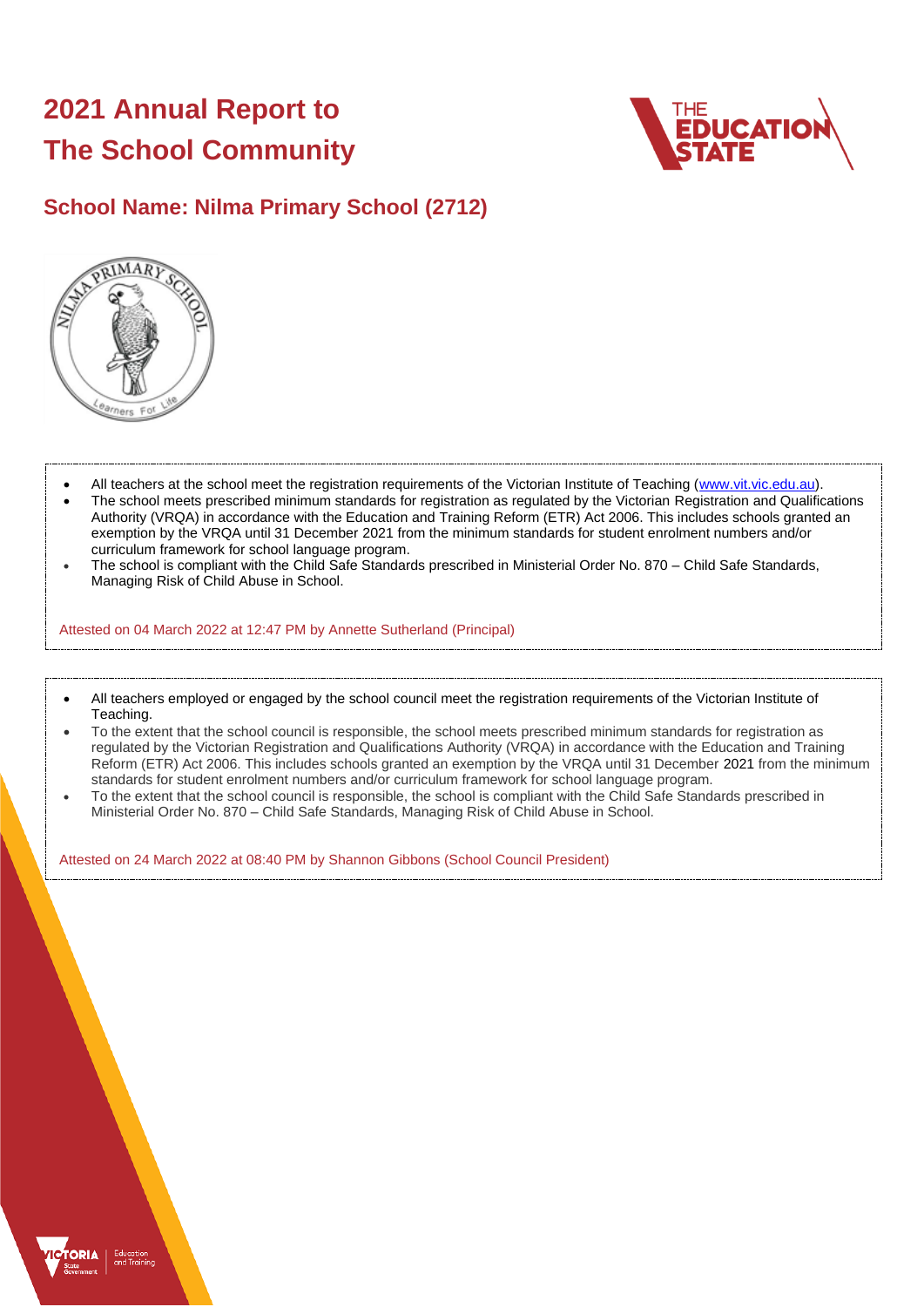

# How to read the Annual Report

### What does the *'About Our School'* commentary section of this report refer to?

The 'About our school' commentary provides a brief background on the school, an outline of the school's performance over the year and future directions.

The 'School Context' describes the school's vision, values and purpose. Details include the school's geographic location, size and structure, social characteristics, enrolment characteristics and special programs.

The 'Framework for Improving Student Outcomes (FISO)' section includes the improvement initiatives the school has selected and the progress they have made towards achieving them through the implementation of their School Strategic Plan and Annual Implementation Plan.

### What does the *'Performance Summary'* section of this report refer to?

The Performance Summary includes the following:

#### **School Profile**

- student enrolment information
- the school's 'Student Family Occupation and Education' category
- a summary of parent responses in the Parent Opinion Survey, shown against the statewide average for Primary schools
- school staff responses in the area of School Climate in the School Staff Survey, shown against the statewide average for Primary schools

#### **Achievement**

- English and Mathematics for Teacher Judgements against the curriculum
- English and Mathematics for National Literacy and Numeracy tests (NAPLAN).

### **Engagement**

Student attendance at school

### **Wellbeing**

Student responses to two areas in the Student Attitudes to School Survey:

- Sense of Connectedness
- Management of Bullying

Results are displayed for the latest year and the average of the last four years (where available). As NAPLAN tests were not conducted in 2020, the NAPLAN 4-year average is the average of 2018, 2019 and 2021 data in the 2021 Performance Summary.

## Considering COVID-19 when interpreting the Performance Summary

The Victorian community's experience of COVID-19, including remote and flexible learning, had a significant impact on normal school operations in 2020 and 2021. This impacted the conduct of assessments and surveys. Readers should be aware of this when interpreting the Performance Summary.

For example, in 2020 and 2021 school-based surveys ran under changed circumstances, and NAPLAN was not conducted in 2020. Absence and attendance data during this period may have been influenced by local processes and procedures adopted in response to remote and flexible learning.

Schools should keep this in mind when using this data for planning and evaluation purposes.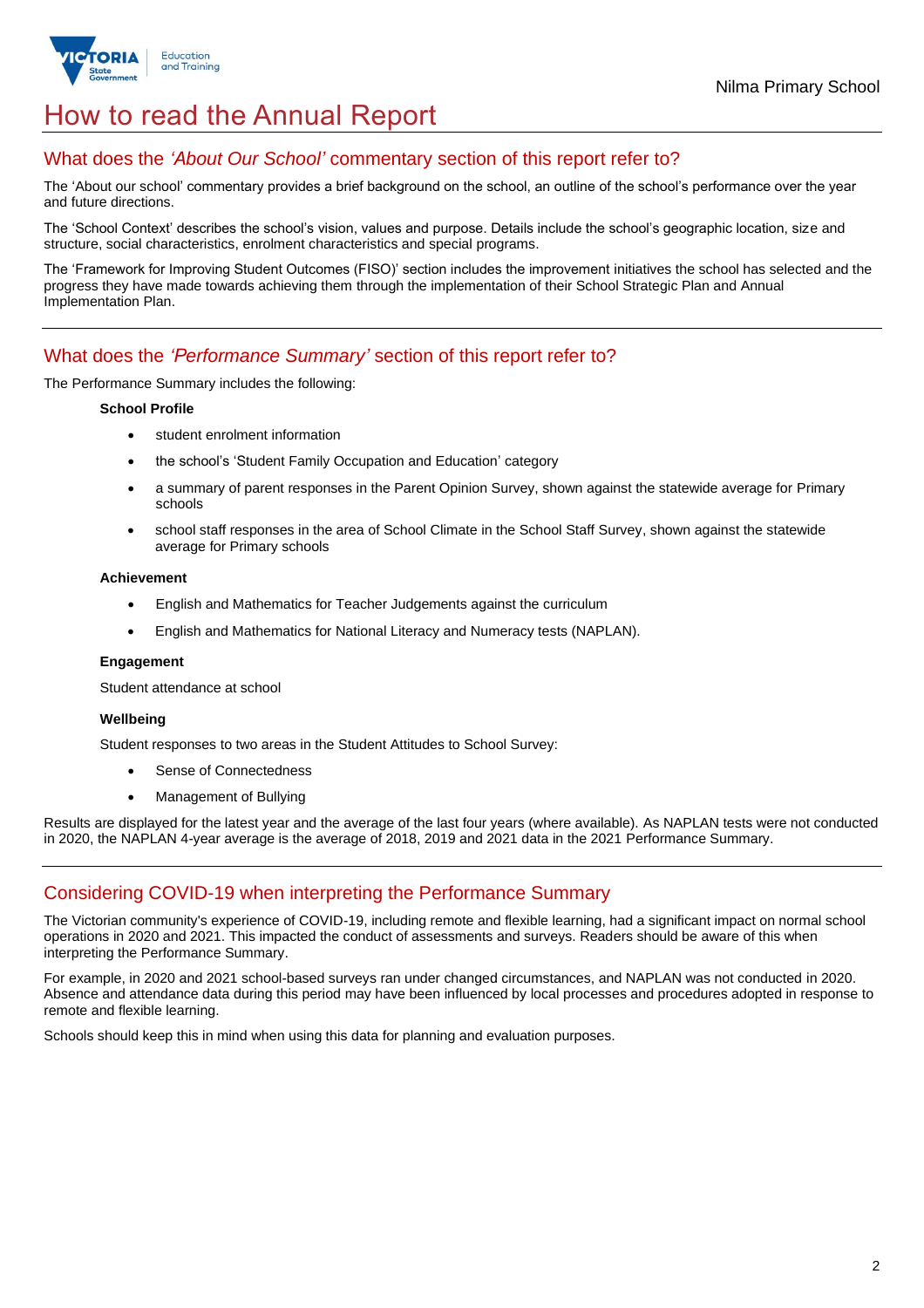

# How to read the Annual Report (continued)

### What do *'Similar Schools'* refer to?

Similar Schools are a group of Victorian government schools with similar characteristics to the school.

This grouping of schools has been created by comparing each school's socio-economic background of students, the number of non-English speaking students and the school's size and location.

### What does *'NDP'* or '*NDA*' mean?

'NDP' refers to no data being published for privacy reasons or where there are insufficient underlying data. For example, very low numbers of participants or characteristics that may lead to identification will result in an 'NDP' label.

'NDA' refers to no data being available. Some schools have no data for particular measures due to low enrolments. There may be no students enrolled in some year levels, so school comparisons are not possible.

Note that new schools only have the latest year of data and no comparative data from previous years. The Department also recognises unique circumstances in Specialist, Select Entry, English Language, Community Schools and schools that changed school type recently, where school-to-school comparisons are not appropriate.

## What is the *'Victorian Curriculum'*?

The Victorian Curriculum F–10 sets out what every student should learn during his or her first eleven years of schooling. The curriculum is the common set of knowledge and skills required by students for life-long learning, social development and active and informed citizenship.

The Victorian Curriculum is assessed through teacher judgements of student achievement based on classroom learning.

The curriculum has been developed to ensure that school subjects and their achievement standards enable continuous learning for all students, including students with disabilities.

The 'Towards Foundation Level Victorian Curriculum' is integrated directly into the curriculum and is referred to as 'Levels A to D'.

'Levels A to D' may be used for students with disabilities or students who may have additional learning needs. These levels are not associated with any set age or year level that links chronological age to cognitive progress (i.e., there is no age expected standard of achievement for 'Levels A to D').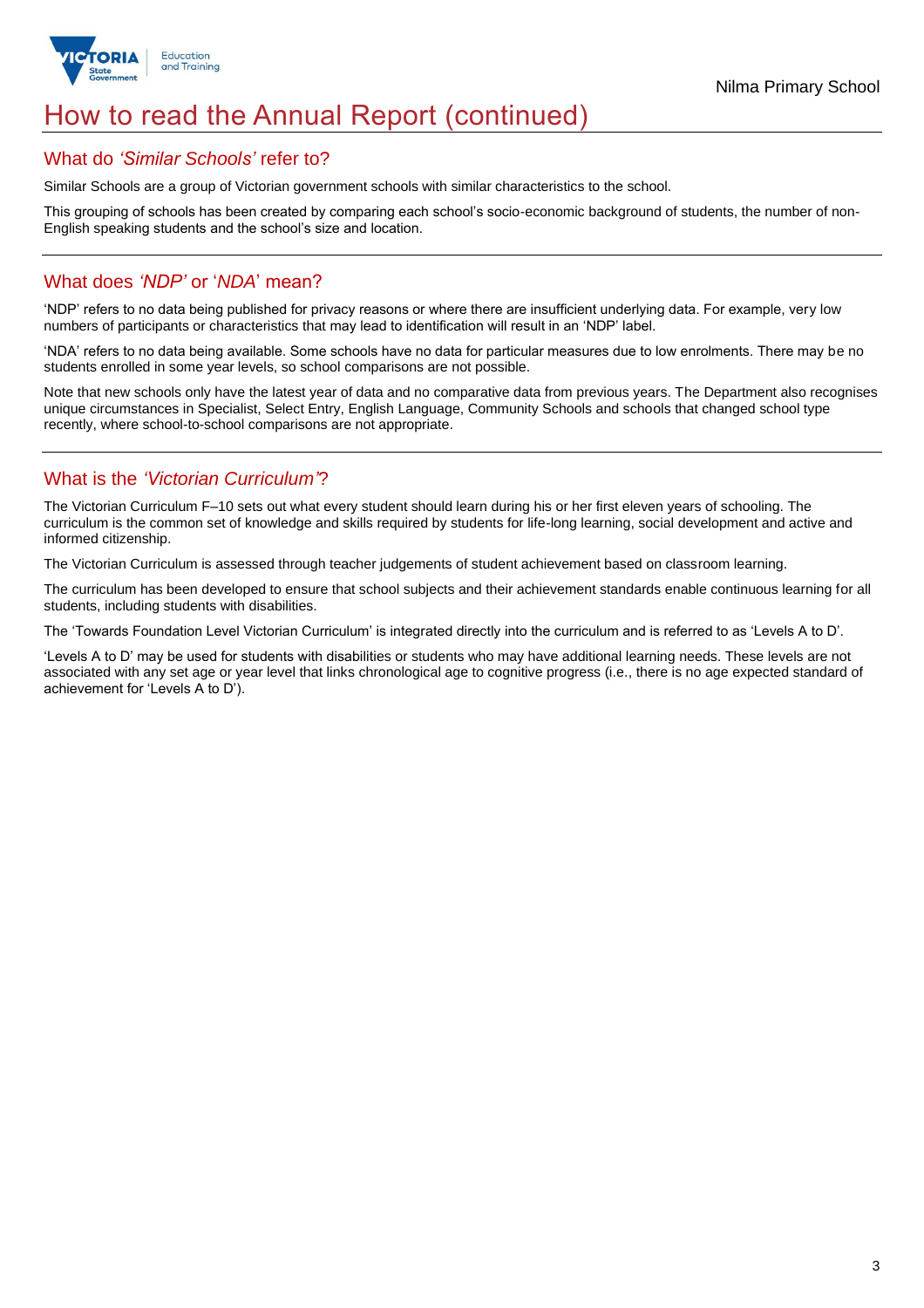

# **About Our School**

## School context

Nilma Primary School was established in 1885 and is located in Gippsland, 110 kilometres southeast of Melbourne in the shire of Baw Baw.

The school facilities include; a heritage building that provides for administration and staff room, an open planned building with 4 classrooms, and a Science, Technology, Engineering, Arts and Maths (STEAM) centre. The grounds include an adventure play area, oval, kitchen garden and hard-court play area.

At Nilma Primary School, we develop students' educational, social and emotional competencies to the highest possible level, which prepares students to become lifelong learners and valued members of society. The schools values are Respect and Responsibility, Environment, Achievement and Learning. We promote 'REAL Students @ Nilma'! Students have rich learning opportunities that extend their capacity to be confident, collaborative, caring, creative and critical thinkers. We therefore strive to provide our students with the necessary building blocks for both academic success and social and emotional wellbeing.

The 2021 enrolment was 74 students. The school was organised into 4 home groups; Year 1/Foundation, Year 2/1, Year 4/3 and Years 6/5. Our approach to teaching and learning, including the use of multi-ageing, ensures that challenging learning experiences with clear learning goals and rich interactive environments facilitate learning within and beyond the school.

The overall socio-economic profile - Student Family Occupation and Education (SFOE) was medium, representing a medium level of socio-educational disadvantage of our school.

Nilma PS does not have any students identifying as English as their second language (EAL) students or Aboriginal and Torres Strait Islanders (ATSI) in 2021.

Positive parent satisfaction as reported in the Parent Opinion Survey (POS) indicated the percentage of positive responses from parents was relative to the State average for all Victorian Government Schools.

The staffing profile of Nilma Primary School includes a Principal and 5.0 full-time equivalent Teachers and 4.3 full-time equivalent Education Support (ES) staff.

Nilma Primary was able to continue to establish new practices to connect students in remote learning, create communication networks and vary our learning expectations across the school year.

Having to take part in flexible and remote learning, proved to be challenging and some of our original school goals were put on hold with a new focus on online learning for all.

The school worked tirelessly to provide a hybrid of quality online learning program and return to school programs for all students. Staff were able to collaborate and build their own capacity to provide students with quality and consistent programs.

Google Classroom and Google Meets became a staple for the duration of home learning programs. Over 60% of students attended school to keep connections throughout the remote learning programs. 95% of students actively participated in the online learning. The school support team were able to continue consistent communication with families to support family wellbeing.

We believe that the most powerful way of preparing our students for a successful life is to work in partnership with the school community. We therefore encourage parents to take an active part in school life, and worked hard to keep parents informed and educated during this challenging time.

Nilma endeavoured to build harmonious and welcoming relationships and partnerships with the community. Buildings, facilities and grounds are both attractive and suit the learning needs of the students.

Cooperation and teamwork are paramount at this school and we have high, but realistic expectations of everyone,

treating all with trust, respect and honesty.

A passionate and professional attitude is valued and expected in all activities in this school. Teacher Professional Learning Communities in; English and Mathematics and STEAM; have established a team approach to curriculum planning to promote consistency from Foundation to Year 6.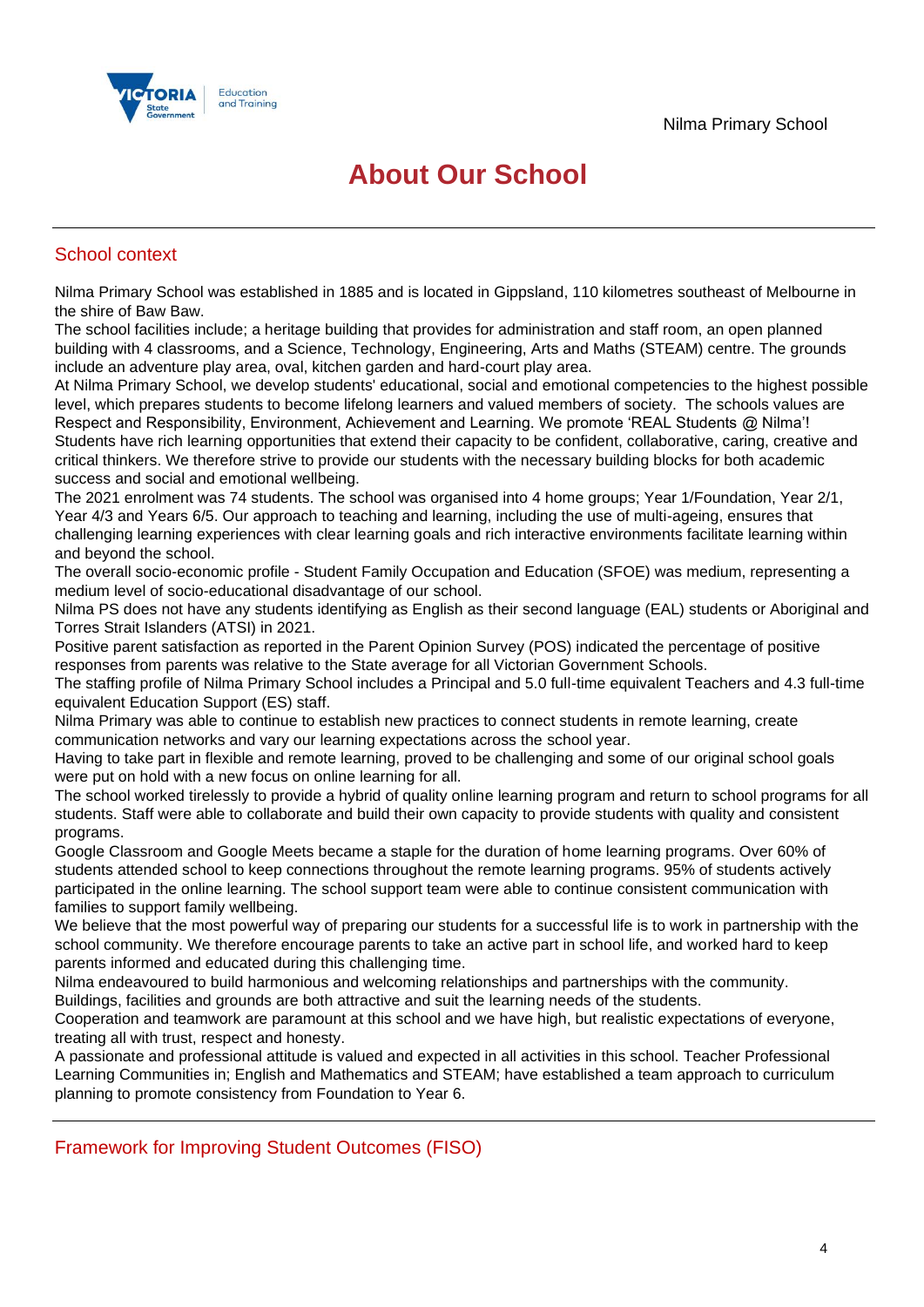## Nilma Primary School



Nilma Primary School's focus, using the Framework for Improving Student Outcomes, was based on the improvement initiatives of 'Excellence in Teaching and Learning' - building practice excellence and curriculum planning and assessment, as well as 'Positive Climate for Learning' - empowering students and building school pride.

Nilma Primary School had a large change in teaching staff in 2021 and set about being proactive in the implementation phase of the Leading Literacy Initiative, with our Annual Implementation Plan outcomes extended to building the capacity of staff to develop a school wide approach to teaching and learning in reading. Staff members have developed a common understanding of the quality practices expected in the whole school teaching instructional approaches. The use of data to drive teaching has also improved. Implementing the whole school professional development plan in reading also included observation and feedback processes. In term 4 2021, Nilma Primary completed our School Review process and set our new Strategic plan for 2022.

The review process enabled the school community to celebrate our achievements, reflect on the previous year's and reset for our future needs.

We delivered on some aspects of our improvement strategies, however, some of the associated AIP actions and professional development plans were modified to suit remote learning.

Our goals shifted to enable the school staff to focus on teaching strategies to implement a Remote Learning Program for students.

The staff of Nilma Primary School worked collaboratively in the challenging time.

All staff learned how to teach with our Google Classroom and Google Meets. We had a consistent approach to the presentation of our learning program to students and had a very high uptake of families staying engaged in learning. Most of our staff professional learning was in the Information Communication Technology areas.

The Professional Learning Communities (PLC) continued through remote learning including various online platforms. The School Staff Survey percentage of positive responses to the 'School Climate' remained higher than the Victorian State average in 2021.

The collaborative culture within the school has continued to provide a vehicle for growth through a positive school climate.

Staff members have continued to work collaboratively – we will continue to work in our Professional Learning Community (PLC) from a strength base culture to build our school in 2022.

## Achievement

Nilma Primary School's teacher judgement of student achievement against Victorian Curriculum in English indicate students working at or above age expected levels, was below both the Similar and State school averages. Mathematics teacher judgements for Nilma were found to be relative to both the State and Similar School averages.

NAPLAN results indicate an improvement in all areas for the school. Reading and Numeracy results for year 3 students indicated over 70% of students performing in the top 3 bands slightly above the similar schools average in both fields too. Year 5 NAPLAN results were slightly down with only 5 students in cohort. Year 5 Reading and Numeracy performances were well below that of Similar Schools and State averages.

Teachers were able to work in a Whole School Professional Learning Team in Literacy – Reading and Mathematics, throughout the year. Our school's focus on Phonological Awareness and Synthetic Phonics programs and explicit teaching has been very successful. Our Tutor Program has supported Reading across the school.

During remote learning, staff were able to utilise online resources for content-delivery and assessment, and consequently developed new ways of differentiating for students.

Teachers were focused on providing small group instruction based on data, providing both individual and small group instructions within the Google Classrooms and Google Meets.

The use of other effective online platforms and resources provided feedback on student learning and provided teachers opportunities for explicit teaching strategies to improve student learning.

The continued focus on the use of this 'formative' assessment practices has enabled teachers to develop greater expertise and consistency in assessing and providing individual and small group explicit instruction.

The introduction and consistent whole school approach to instructional workshop model along with gradual release of responsibility theory has strengthened our school's instructional model in both English and Mathematics. Middle school leaders have taken on both the Literacy and Numeracy leadership roles, supporting quality whole school practices utilising evidence based research. The Professional Learning Community (PLC) has provided the vehicle for using the inquiry model to improve student learning at Nilma.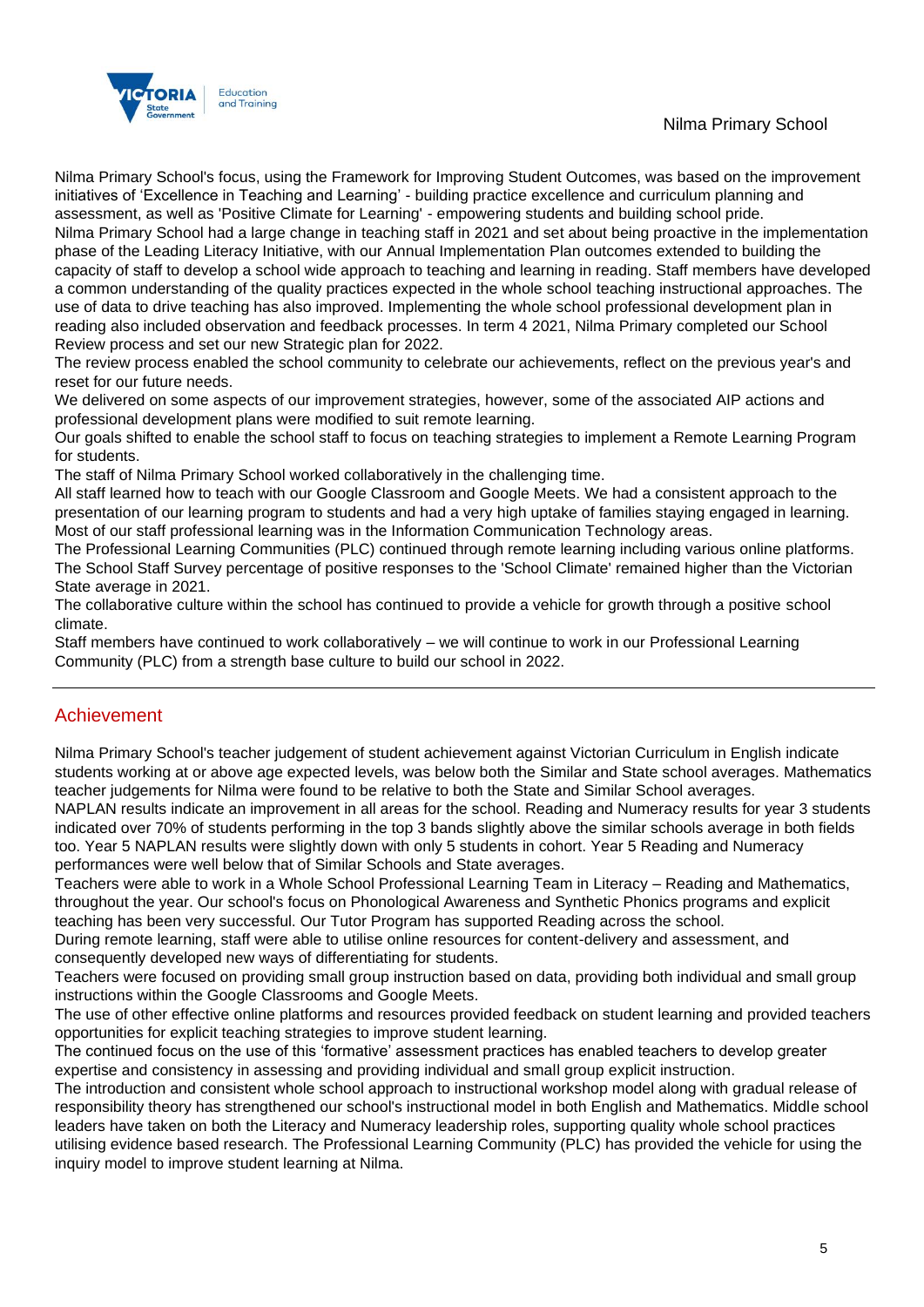

During term 4, 2021 Nilma Primary School was involved in the School review process - reflecting on our data, practices and whole school approach to learning. In 2022 Numeracy will be a focus area for the school.

# Engagement

Attendance is important for effective learning to occur. Nilma has high expectations on attendance, and our accountable process has proved to be very effective this year. While we acknowledge that attendance and absence rates may have been influenced by COVID -19, we devoted time and staff to keep connected and engaged with all families throughout 2021.

In 2021, student attendance when compared to similar schools and the state averages for all primary schools, Nilma's absences for 2021 were well below both measures. Nilma performed better than the average numbers of days absent for all Victorian schools. We pride ourselves on implementing the new strategies and workplace procedures.

During Remote and Flexible Learning over 60% students were able to touch base with staff onsite and 95% of students participated in the online learning program. We were able to provide all students with a device to support learning at home. Currently we have a 1-1 program for student access to digital devices. Students reported that the systems put in place across the school were relatively easy to navigate and they felt a sense of ownership of learning, developing new ICT skills in the process.

Students from years 4-6 participated in the Attitudes to School Survey for 2021, results indicate the percentage of positive responses was very high, indicating a sense of connectedness and has remained relatively high for the last four years.

Although students spent time in home learning situations, we sent home with every student our school values and discussed what they may look like and feel like at home.

Staff consistently kept student engagement as a focus during home learning as well as at school. Teachers continued to ask students for feedback and modified learning opportunities.

Visible learning strategies embedded in 2021, are enabling students to understand learning intentions of lessons and success criteria within various learning tasks.

Feedback on student learning and behaviour expectations has supported students to understand what they can do to achieve the next level of learning.

We have encompassed student voice and advocacy, with our formal approach to Junior School Council and the role it has in giving students opportunities to participate in activities and decision making in the school.

## **Wellbeing**

Students from years 4-6 participated in the Attitudes to School Survey for 2021, results indicating the percentage of positive responses from students in relation to having a sense of connectedness was very high, at 90%, indicating a sense of connectedness and has remained relatively high for last four years. This response rate was above both Similar Schools and State average at 81% and 79.5% respectively.

Although students spent time in home learning situations, we sent home with every student our school values and discussed what they may look like and feel like at home. Staff would consistently keep student engagement as a focus during home learning as well as at school. Teachers continued to ask students for feedback and reflect on their learning.

Implementation and embedding the 'REAL' Kids @ Nilma strategy, and a focus on student advocacy - our whole school value system and consistent approach to personal and social skills and learning expectations. 'REAL' Kids @ Nilma has enhanced student engagement, attendance and positive learning attitudes and behaviours.

In 2021 Nilma Primary School was identified as a Lead school for the Respectful Relationships program. Staff continued to incorporate sessions throughout 2021 related to building respectful relationships among our students and across schools.

The management of Bullying was also used as an indicator of wellbeing for Victorian schools. Nilma is proud of the student voice as reported through the student survey, the positive response rate was also high at 92.5%, well above both Similar Schools at 86% and State Average of 78.4%.

The implementation of Respectful Relationships and building student voice and agency has enabled students to fell very safe and happy at school.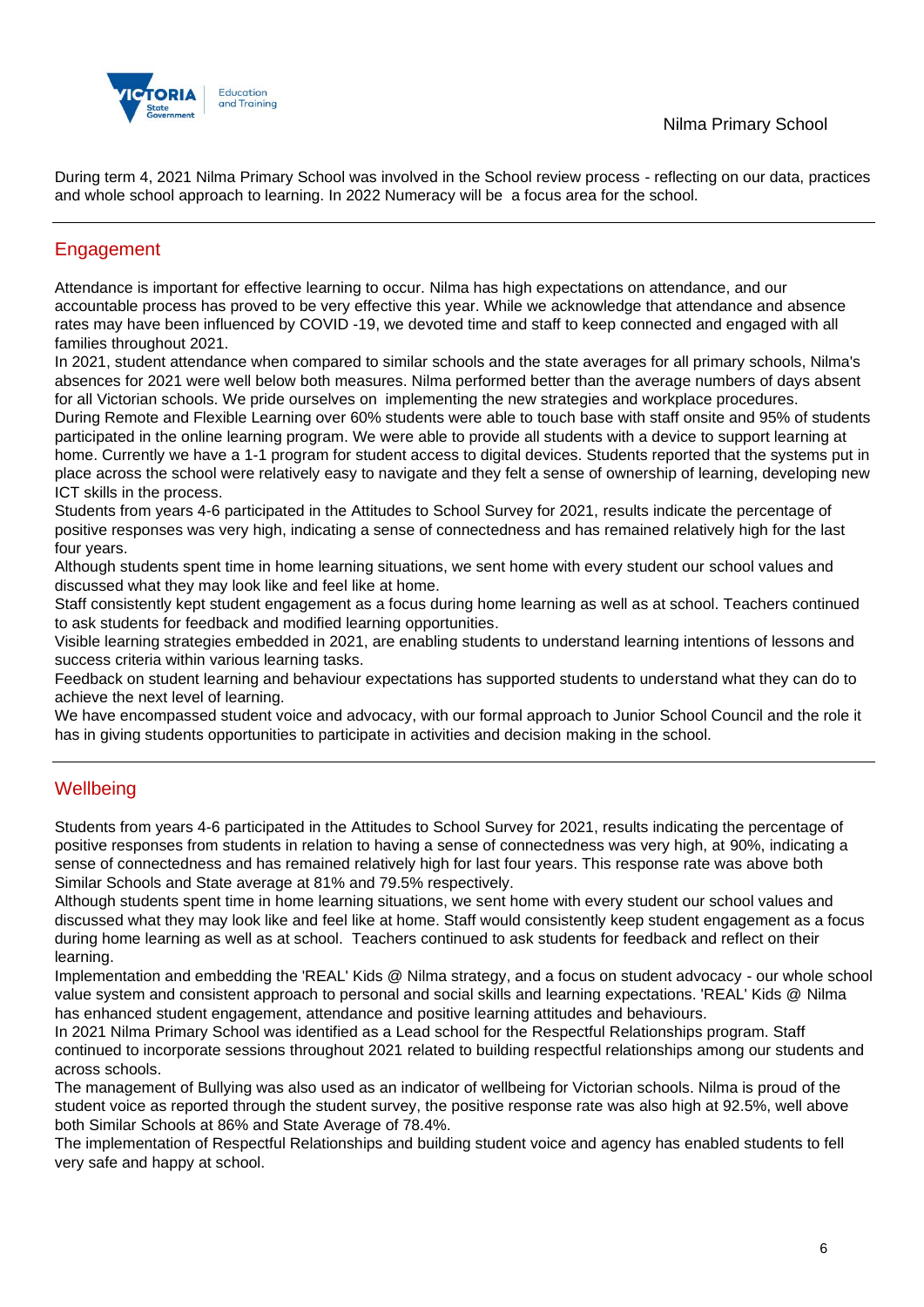

### Finance performance and position

In 2021, Nilma Primary School had a surplus because of healthy management and strong budgeting processes. Nilma Primary School also received additional grants for 2021 including the School Chaplain and Sporting Schools Grants.

As at 31st December 2021 our financial commitments were;

|                                                               | TOTAL    |                                                        |                                    |
|---------------------------------------------------------------|----------|--------------------------------------------------------|------------------------------------|
| <b>Operating Reserve -</b>                                    | \$40,942 |                                                        |                                    |
| <b>Reoccurring Expenditure</b>                                | \$4,517  |                                                        |                                    |
| Funds Received in advance<br>Family Credit Notes, Commission) | \$10,300 | \$7.800 Miscellaneous (Reclaimable GST, Bank Interest, |                                    |
|                                                               |          | \$2,500 (Sporting Schools)                             |                                    |
| <b>School Based Programs</b>                                  | \$70,000 |                                                        |                                    |
|                                                               |          | English                                                | \$2,000 (F&P Books, Sparkle Books) |
|                                                               |          | Physical Ed. \$4,000 (Swimming 2021)                   |                                    |
|                                                               |          | <b>Respectful Relationships</b>                        | \$19,000                           |
|                                                               |          | <b>Building Services</b>                               | \$25,000 (Tree Audit, OHS          |
| inspections, Maintenance works)                               |          |                                                        |                                    |
|                                                               |          | Outside School Hours Care                              | \$20,000                           |
| Planned Maintenance/OHS                                       | \$9,000  | Decking \$1,300<br>School Signage \$2700               |                                    |
|                                                               |          | Inclusive Schools Fund - School Contribution \$5,000   |                                    |
|                                                               |          |                                                        |                                    |

We will continue to strategically prioritise financial resources and facilities to improve student outcomes across the school. We intend to complete our 2021 Inclusive Schools Playground in June/July 2022.

### **For more detailed information regarding our school please visit our website at [http://www.nilmaps.vic.edu.au](http://www.nilmaps.vic.edu.au/)**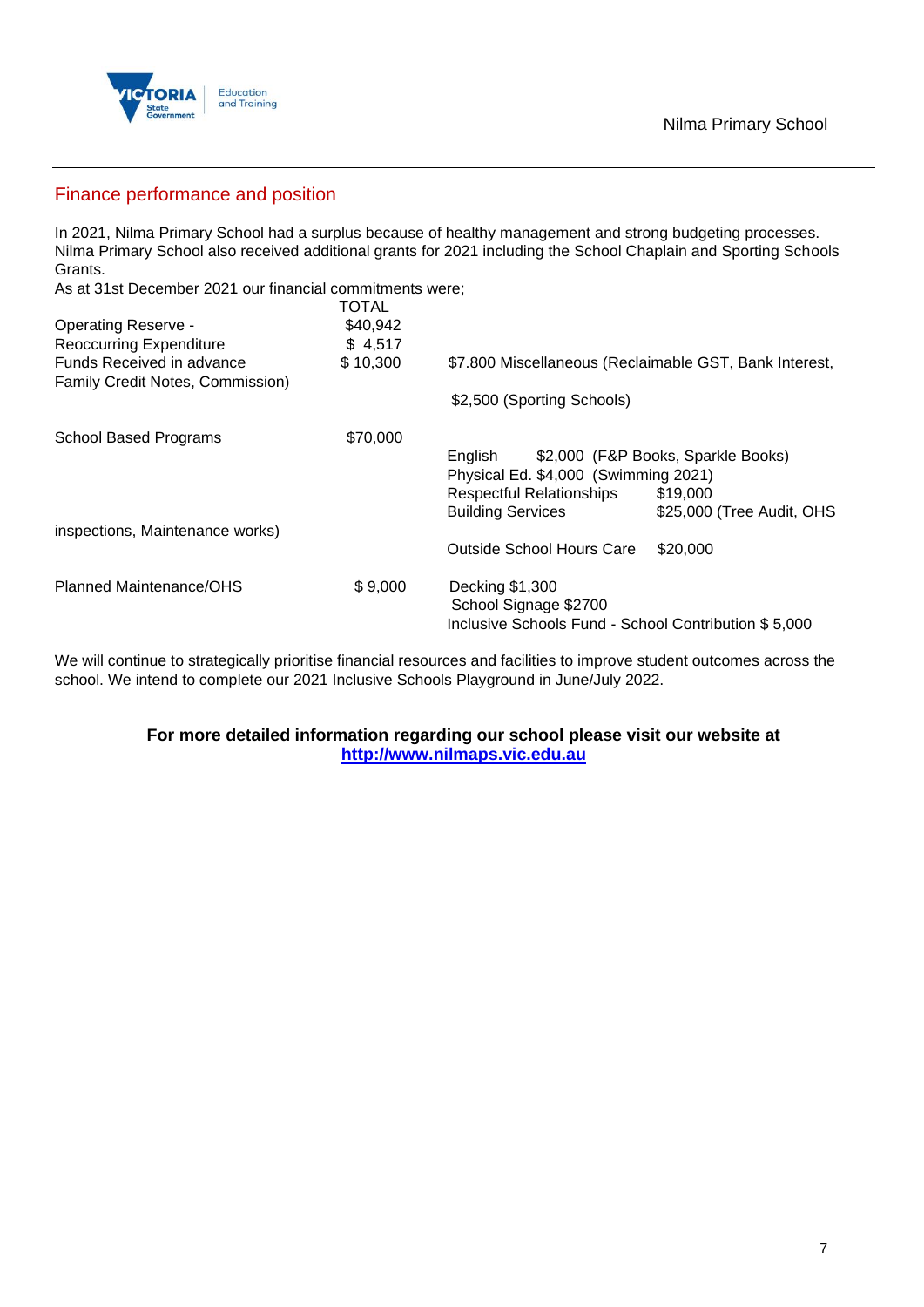

# **Performance Summary**

The Performance Summary for government schools provides an overview of how this school is contributing to the objectives of the Education State and how it compares to other Victorian government schools.

All schools work in partnership with their school community to improve outcomes for children and young people. Sharing this information with parents and the wider school community helps to support community engagement in student learning, a key priority of the Framework for Improving Student Outcomes.

Refer to the 'How to read the Annual Report' section for help on how to interpret this report.

# SCHOOL PROFILE

#### **Enrolment Profile**

A total of 74 students were enrolled at this school in 2021, 37 female and 37 male.

0 percent of students had English as an additional language and 0 percent were Aboriginal or Torres Strait Islander.

#### **Overall Socio-Economic Profile**

The overall school's socio-economic profile is based on the school's Student Family Occupation and Education index (SFOE).

SFOE is a measure of socio-educational disadvantage of a school, based on educational and employment characteristics of the parents/carers of students enrolled at the school. Possible SFOE band values are: Low, Low-Medium, Medium and High. A 'Low' band represents a low level of socio-educational disadvantage, a 'High' band represents a high level of socio-educational disadvantage.

This school's SFOE band value is: Medium

### **Parent Satisfaction Summary**

The percent endorsement by parents on their school satisfaction level, as reported in the annual Parent Opinion Survey.

Percent endorsement indicates the percent of positive responses (agree or strongly agree) from parents who responded to the survey.



### **School Staff Survey**

The percent endorsement by staff on School Climate, as reported in the annual School Staff Survey.

Percent endorsement indicates the percent of positive responses (agree or strongly agree) from staff who responded to the survey. Data is suppressed for schools with three or less respondents to the survey for confidentiality reasons.

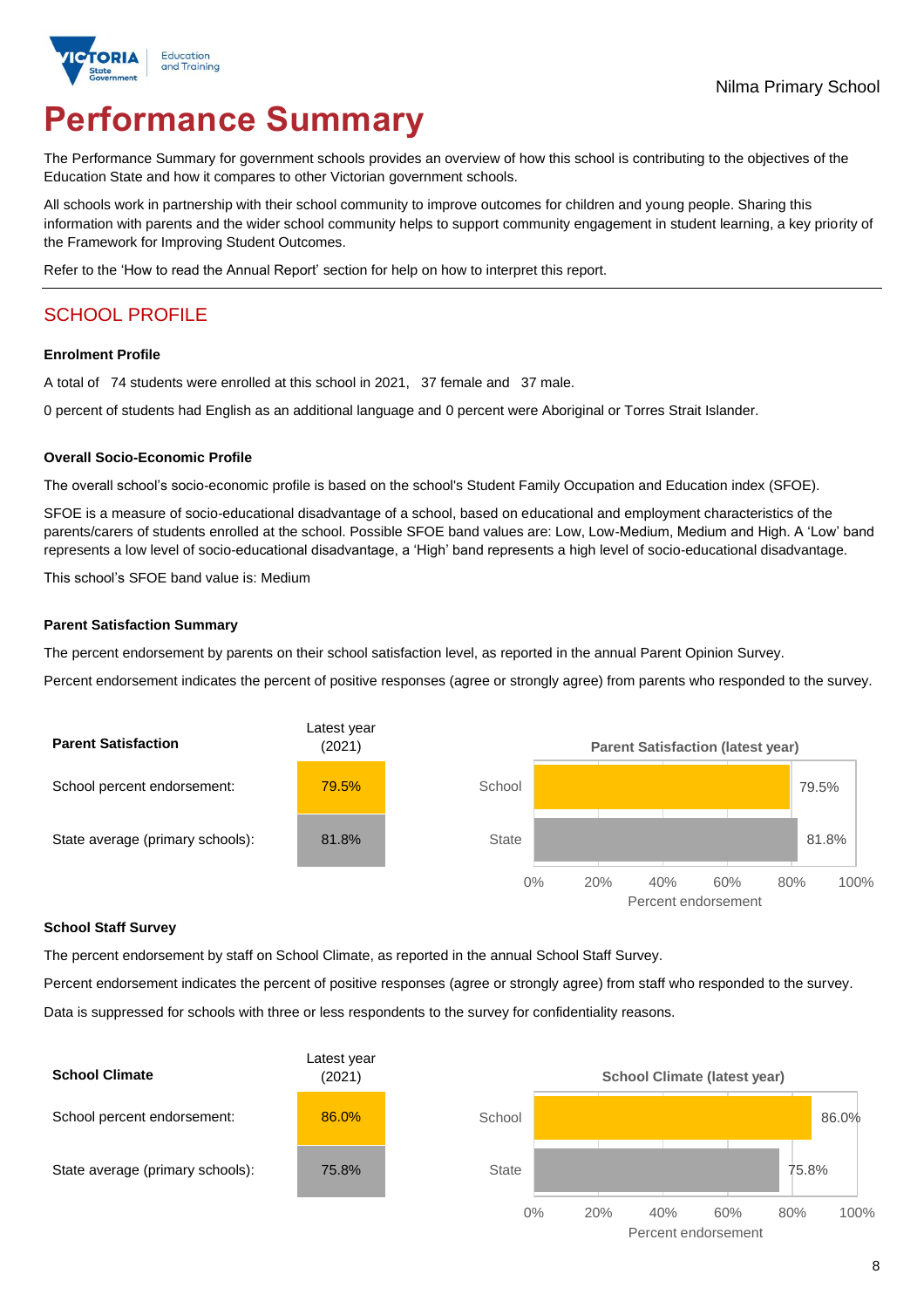

# ACHIEVEMENT

*Key: 'Similar Schools' are a group of Victorian government schools that are like this school, taking into account the school's socioeconomic background of students, the number of non-English speaking students and the size and location of the school.*

### **Teacher Judgement of student achievement**

Percentage of students working at or above age expected standards in English and Mathematics.



Percent students at or above age expected level

| <b>Mathematics</b><br>Years Prep to 6                             | Latest year<br>(2021) |
|-------------------------------------------------------------------|-----------------------|
| School percent of students at or above age<br>expected standards: | 83.6%                 |
| Similar Schools average:                                          | 84.4%                 |
| State average:                                                    | 84.9%                 |

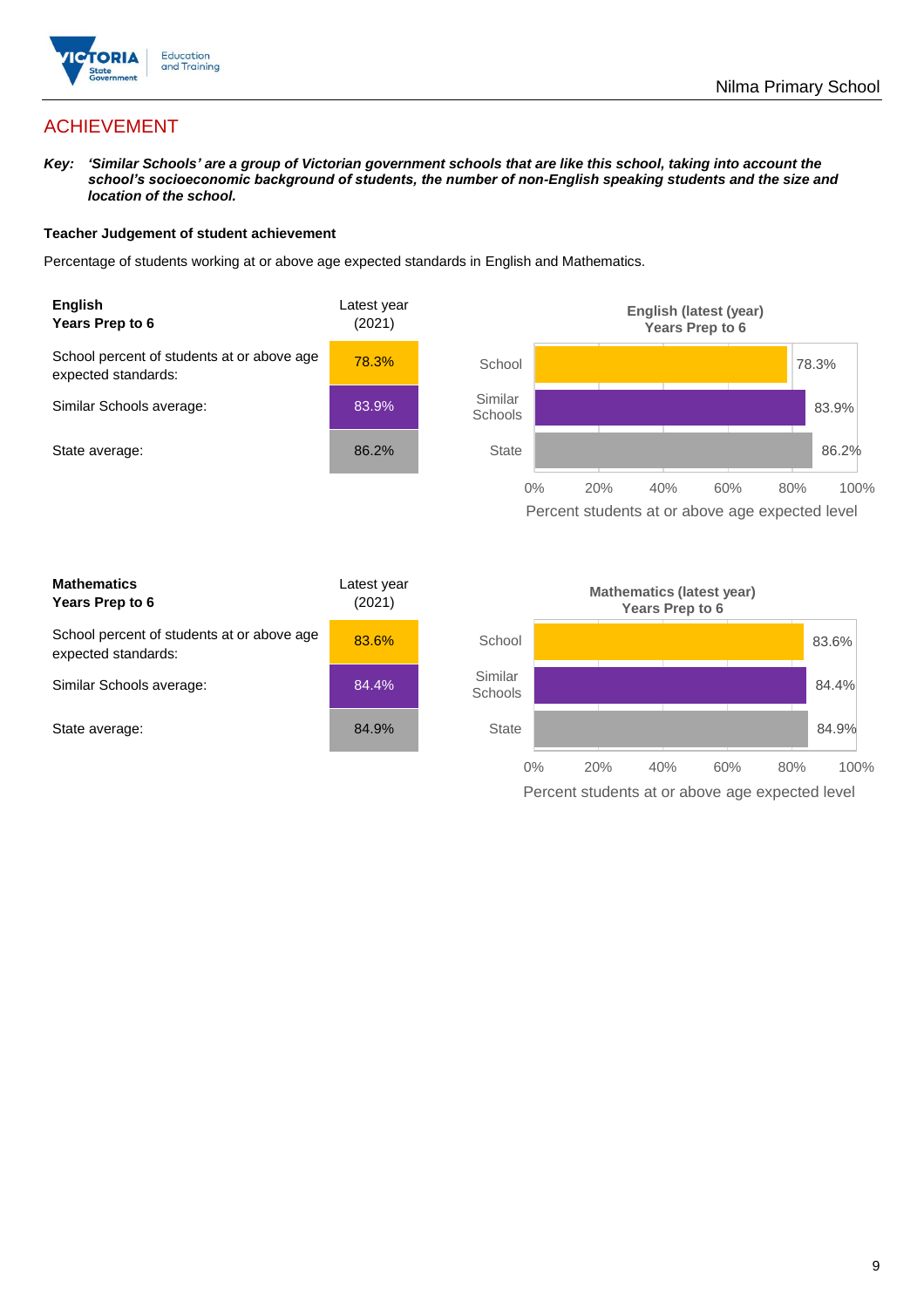

# ACHIEVEMENT (continued)

*Key: 'Similar Schools' are a group of Victorian government schools that are like this school, taking into account the school's socioeconomic background of students, the number of non-English speaking students and the size and location of the school.*

### **NAPLAN**

Percentage of students in the top three bands of testing in NAPLAN.

Note: NAPLAN tests were not conducted in 2020, hence the 4-year average is the average of 2018, 2019 and 2021 data.

| Reading<br>Year <sub>3</sub>                      | Latest year<br>(2021) | 4-year<br>average |                    | <b>NAPLAN Reading (latest year)</b><br>Year 3                              |
|---------------------------------------------------|-----------------------|-------------------|--------------------|----------------------------------------------------------------------------|
| School percent of students in<br>top three bands: | 71.4%                 | 66.7%             | School             | 71.4%                                                                      |
| Similar Schools average:                          | 70.8%                 | 72.3%             | Similar<br>Schools | 70.8%                                                                      |
| State average:                                    | 76.9%                 | 76.5%             | <b>State</b>       | 76.9%                                                                      |
|                                                   |                       |                   | $0\%$              | 20%<br>40%<br>60%<br>100%<br>80%<br>Percent of students in top three bands |
| Reading<br>Year <sub>5</sub>                      | Latest year<br>(2021) | 4-year<br>average |                    | <b>NAPLAN Reading (latest year)</b><br>Year 5                              |
| School percent of students in<br>top three bands: | 40.0%                 | 47.4%             | School             | 40.0%                                                                      |
| Similar Schools average:                          | 66.7%                 | 64.1%             | Similar<br>Schools | 66.7%                                                                      |
| State average:                                    | 70.4%                 | 67.7%             | <b>State</b>       | 70.4%                                                                      |
|                                                   |                       |                   | $0\%$              | 20%<br>40%<br>60%<br>80%<br>100%<br>Percent of students in top three bands |
|                                                   |                       |                   |                    |                                                                            |
| <b>Numeracy</b><br>Year <sub>3</sub>              | Latest year<br>(2021) | 4-year<br>average |                    | <b>NAPLAN Numeracy (latest year)</b><br>Year <sub>3</sub>                  |
| School percent of students in<br>top three bands: | 71.4%                 | 56.7%             | School             | 71.4%                                                                      |
| Similar Schools average:                          | 63.3%                 | 64.5%             | Similar<br>Schools | 63.3%                                                                      |
| State average:                                    | 67.6%                 | 69.1%             | <b>State</b>       | 67.6%                                                                      |
|                                                   |                       |                   | $0\%$              | 20%<br>40%<br>60%<br>80%<br>100%<br>Percent of students in top three bands |
| <b>Numeracy</b><br>Year 5                         | Latest year<br>(2021) | 4-year<br>average |                    | <b>NAPLAN Numeracy (latest year)</b><br>Year 5                             |
| School percent of students in<br>top three bands: | 20.0%                 | 36.8%             | School             | 20.0%                                                                      |
| Similar Schools average:                          | 54.6%                 | 55.4%             | Similar<br>Schools | 54.6%                                                                      |
| State average:                                    | 61.6%                 | 60.0%             | <b>State</b>       | 61.6%                                                                      |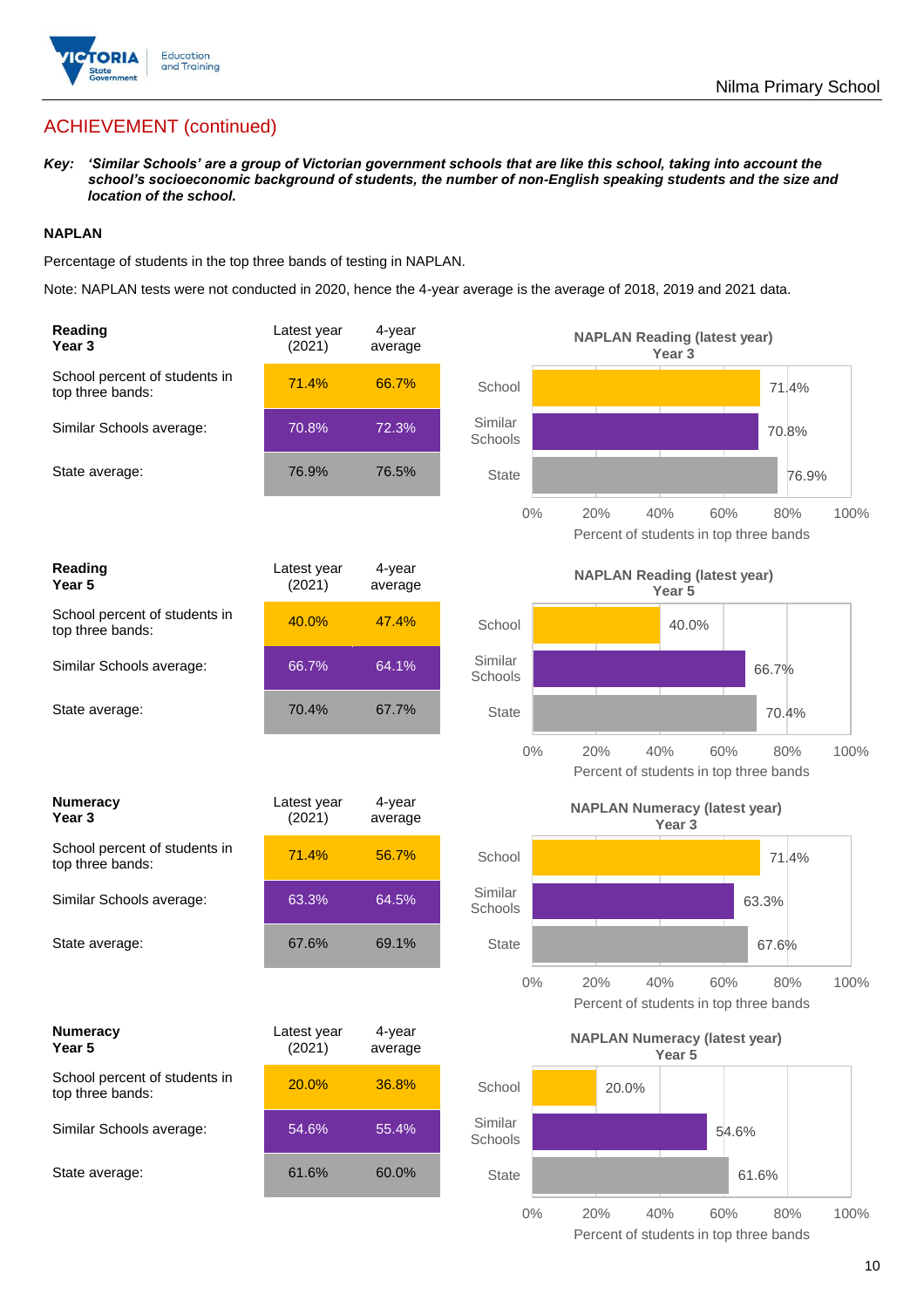

# ACHIEVEMENT (continued)

### **NAPLAN Learning Gain**

NAPLAN learning gain is determined by comparing a student's current year result relative to the results of all 'similar' Victorian students (i.e., students in all sectors in the same year level who had the same score two years prior). If the current year result is in the top 25 percent, their gain level is categorised as 'High'; middle 50 percent is 'Medium'; bottom 25 percent is 'Low'.

### **Learning Gain Year 3 (2019) to Year 5 (2021)**



Nilma Primary School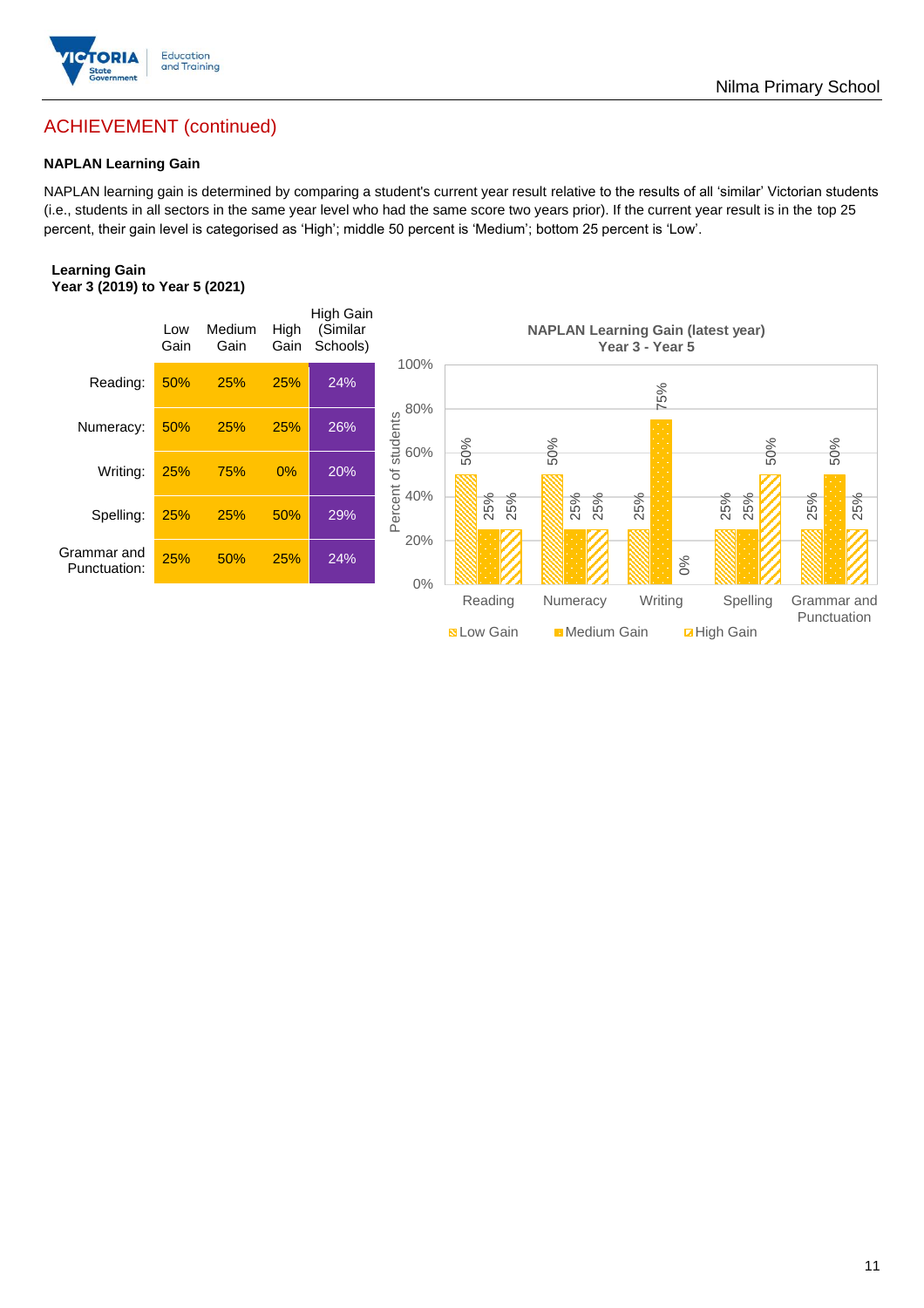

# ENGAGEMENT

*Key: 'Similar Schools' are a group of Victorian government schools that are like this school, taking into account the school's socioeconomic background of students, the number of non-English speaking students and the size and location of the school.*

### **Average Number of Student Absence Days**

Absence from school can impact on students' learning. Common reasons for non-attendance include illness and extended family holidays. Absence and attendance data in 2020 and 2021 may have been influenced by COVID-19.



### **Attendance Rate (latest year)**

|                                             | Prep | Year 1 | Year 2 | Year 3 | Year 4 | Year 5 | Year 6 |
|---------------------------------------------|------|--------|--------|--------|--------|--------|--------|
| Attendance Rate by year level<br>$(2021)$ : | 92%  | 92%    | 93%    | 93%    | 91%    | 97%    | 93%    |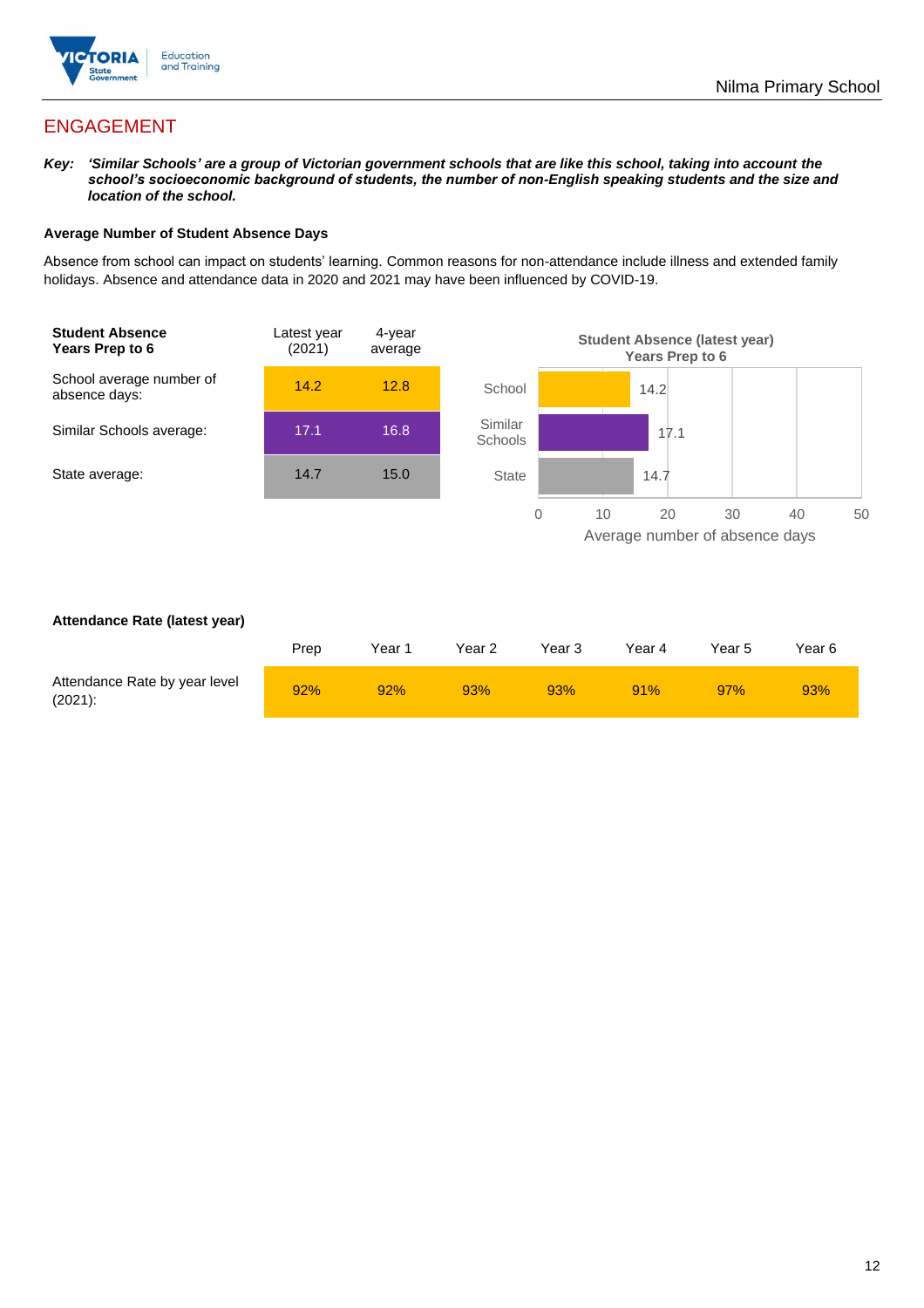

## **WELLBEING**

*Key: 'Similar Schools' are a group of Victorian government schools that are like this school, taking into account the school's socioeconomic background of students, the number of non-English speaking students and the size and location of the school.*

#### **Student Attitudes to School – Sense of Connectedness**

The percent endorsement on Sense of Connectedness factor, as reported in the Attitudes to School Survey completed annually by Victorian government school students, indicates the percent of positive responses (agree or strongly agree).



*Due to lower participation rates, differences in the timing of the survey/length of survey period and the general impact of Covid19 across 2020 and 2021, data are often not comparable with previous years or within similar school groups. Care should be taken when interpreting these results.*



### **Student Attitudes to School – Management of Bullying**

The percent endorsement on Management of Bullying factor, as reported in the Attitudes to School Survey completed annually by Victorian government school students, indicates the percent of positive responses (agree or strongly agree).

| <b>Management of Bullying</b><br>Years 4 to 6 | Latest year<br>(2021) | 4-year<br>average |  |
|-----------------------------------------------|-----------------------|-------------------|--|
| School percent endorsement:                   | 92.5%                 | 94.6%             |  |
| Similar Schools average:                      | 86.2%                 | 84.2%             |  |
| State average:                                | 78.4%                 | 79.7%             |  |

*Due to lower participation rates, differences in the timing of the survey/length of survey period and the general impact of Covid19 across 2020 and 2021, data are often not comparable with previous years or within similar school groups. Care should be taken when interpreting these results.*

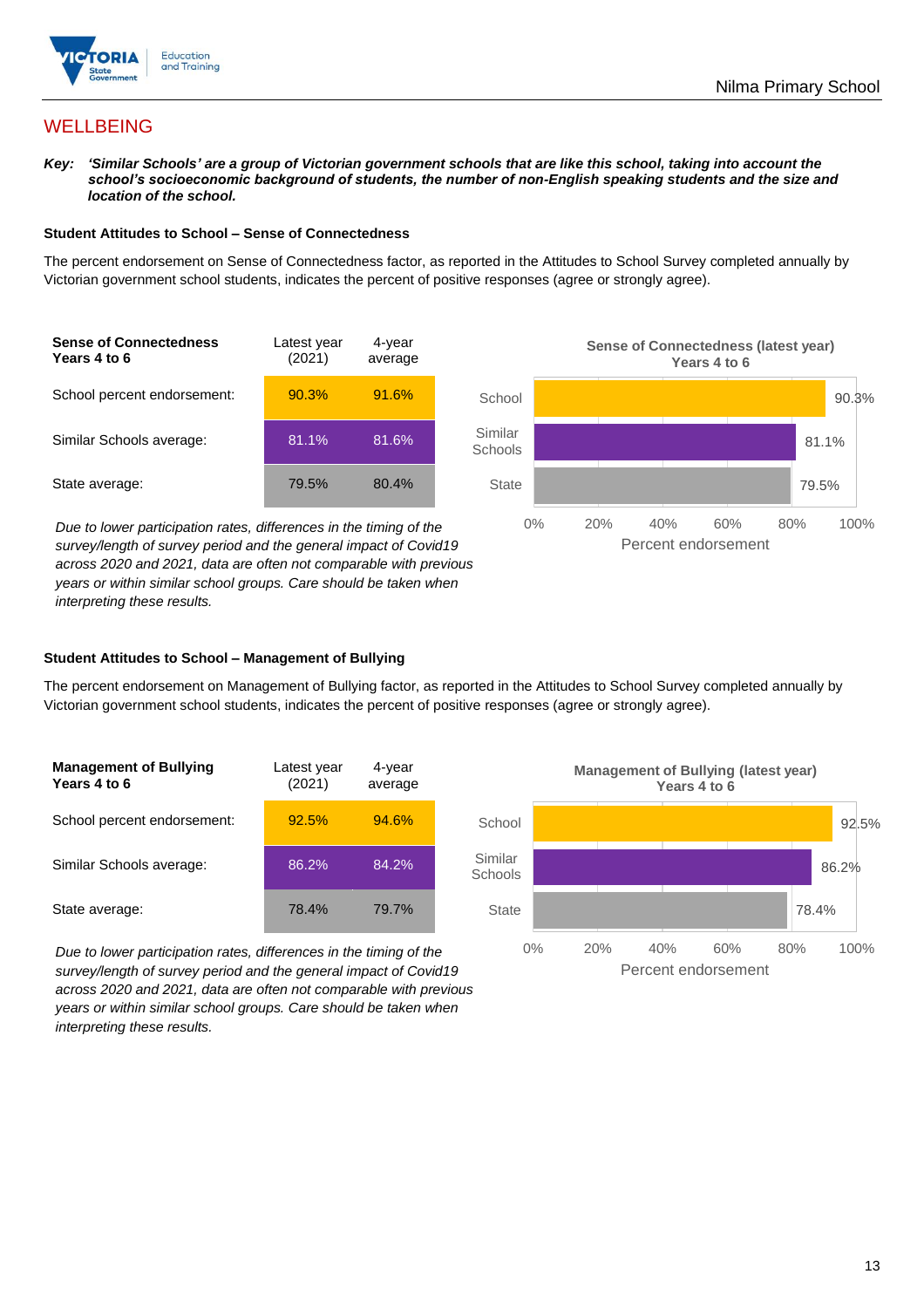

# **Financial Performance and Position**

FINANCIAL PERFORMANCE - OPERATING STATEMENT SUMMARY FOR THE YEAR ENDING 31 DECEMBER, 2021

| <b>Revenue</b>                        | <b>Actual</b> |
|---------------------------------------|---------------|
| <b>Student Resource Package</b>       | \$936,611     |
| <b>Government Provided DET Grants</b> | \$214,468     |
| Government Grants Commonwealth        | \$59,452      |
| <b>Government Grants State</b>        | \$0           |
| <b>Revenue Other</b>                  | \$1,705       |
| <b>Locally Raised Funds</b>           | \$29,036      |
| <b>Capital Grants</b>                 | \$0           |
| <b>Total Operating Revenue</b>        | \$1,241,271   |

| Equity <sup>1</sup>                                 | <b>Actual</b> |
|-----------------------------------------------------|---------------|
| Equity (Social Disadvantage)                        | \$81,585      |
| Equity (Catch Up)                                   | \$0           |
| <b>Transition Funding</b>                           | \$0           |
| Equity (Social Disadvantage - Extraordinary Growth) | \$0           |
| <b>Equity Total</b>                                 | \$81,585      |

| <b>Expenditure</b>                    | <b>Actual</b> |
|---------------------------------------|---------------|
| Student Resource Package <sup>2</sup> | \$924,883     |
| Adjustments                           | \$0           |
| <b>Books &amp; Publications</b>       | \$40          |
| Camps/Excursions/Activities           | \$5,892       |
| <b>Communication Costs</b>            | \$1,798       |
| Consumables                           | \$16,847      |
| Miscellaneous Expense <sup>3</sup>    | \$16,888      |
| <b>Professional Development</b>       | \$1,072       |
| Equipment/Maintenance/Hire            | \$59,318      |
| <b>Property Services</b>              | \$27,710      |
| Salaries & Allowances <sup>4</sup>    | \$79,525      |
| <b>Support Services</b>               | \$32,260      |
| Trading & Fundraising                 | \$6,457       |
| Motor Vehicle Expenses                | \$0           |
| Travel & Subsistence                  | \$0           |
| <b>Utilities</b>                      | \$7,402       |
| <b>Total Operating Expenditure</b>    | \$1,180,093   |
| <b>Net Operating Surplus/-Deficit</b> | \$61,177      |
| <b>Asset Acquisitions</b>             | \$0           |

(1) The equity funding reported above is a subset of the overall revenue reported by the school.

(2) Student Resource Package Expenditure figures are as of 24 Feb 2022 and are subject to change during the reconciliation process.

(3) Miscellaneous Expenses include bank charges, administration expenses, insurance and taxation charges.

(4) Salaries and Allowances refers to school-level payroll.